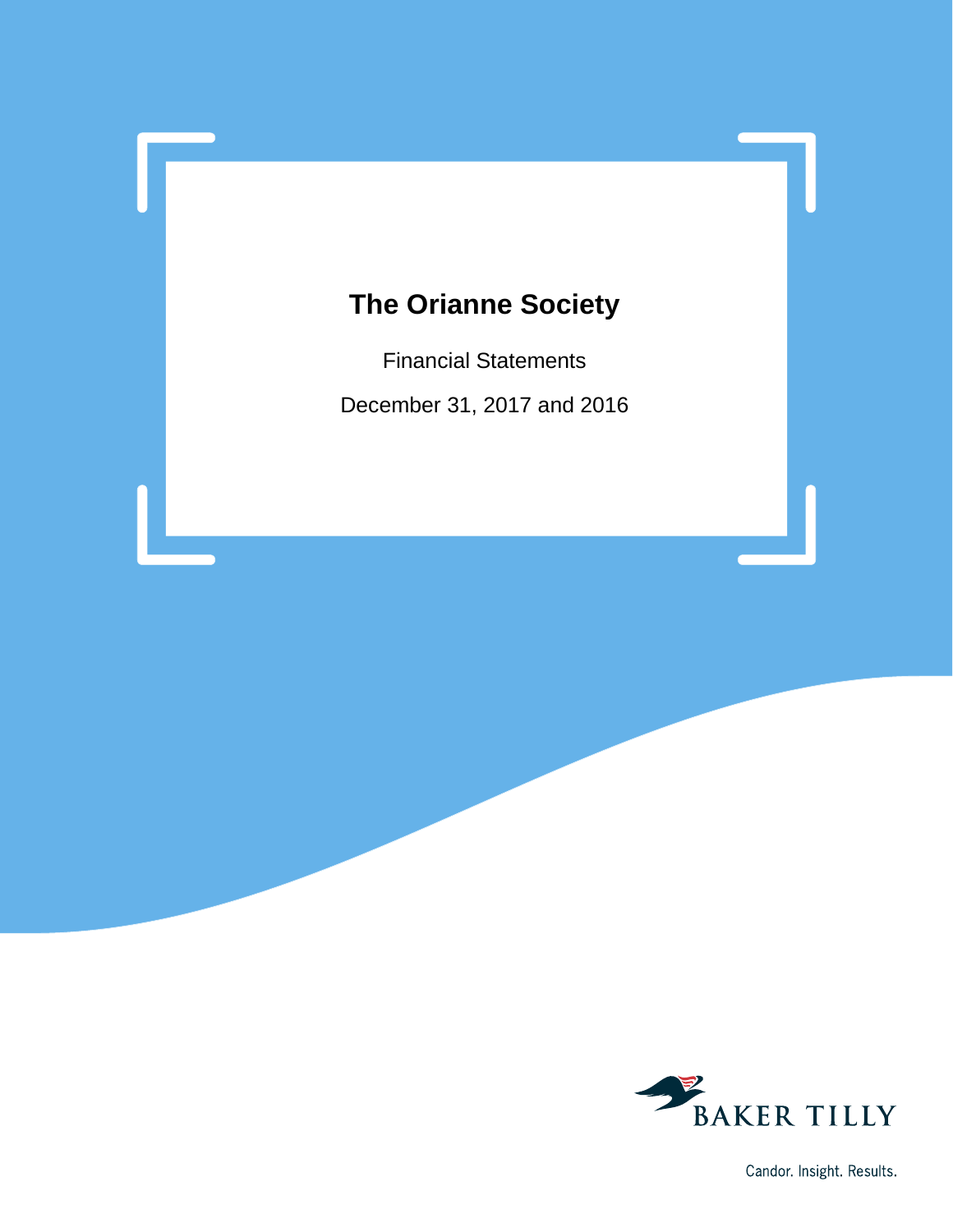Table of Contents December 31, 2017 and 2016

|                                                    | Page |  |  |  |  |
|----------------------------------------------------|------|--|--|--|--|
| <b>Independent Auditors' Report</b>                |      |  |  |  |  |
| <b>Financial Statements</b>                        |      |  |  |  |  |
| <b>Statements of Financial Position</b>            | 3    |  |  |  |  |
| Statements of Activities and Changes in Net Assets | 4    |  |  |  |  |
| <b>Statements of Functional Expenses</b>           | 5    |  |  |  |  |
| <b>Statements of Cash Flows</b>                    | 7    |  |  |  |  |
| Notes to Financial Statements                      | 8    |  |  |  |  |
|                                                    |      |  |  |  |  |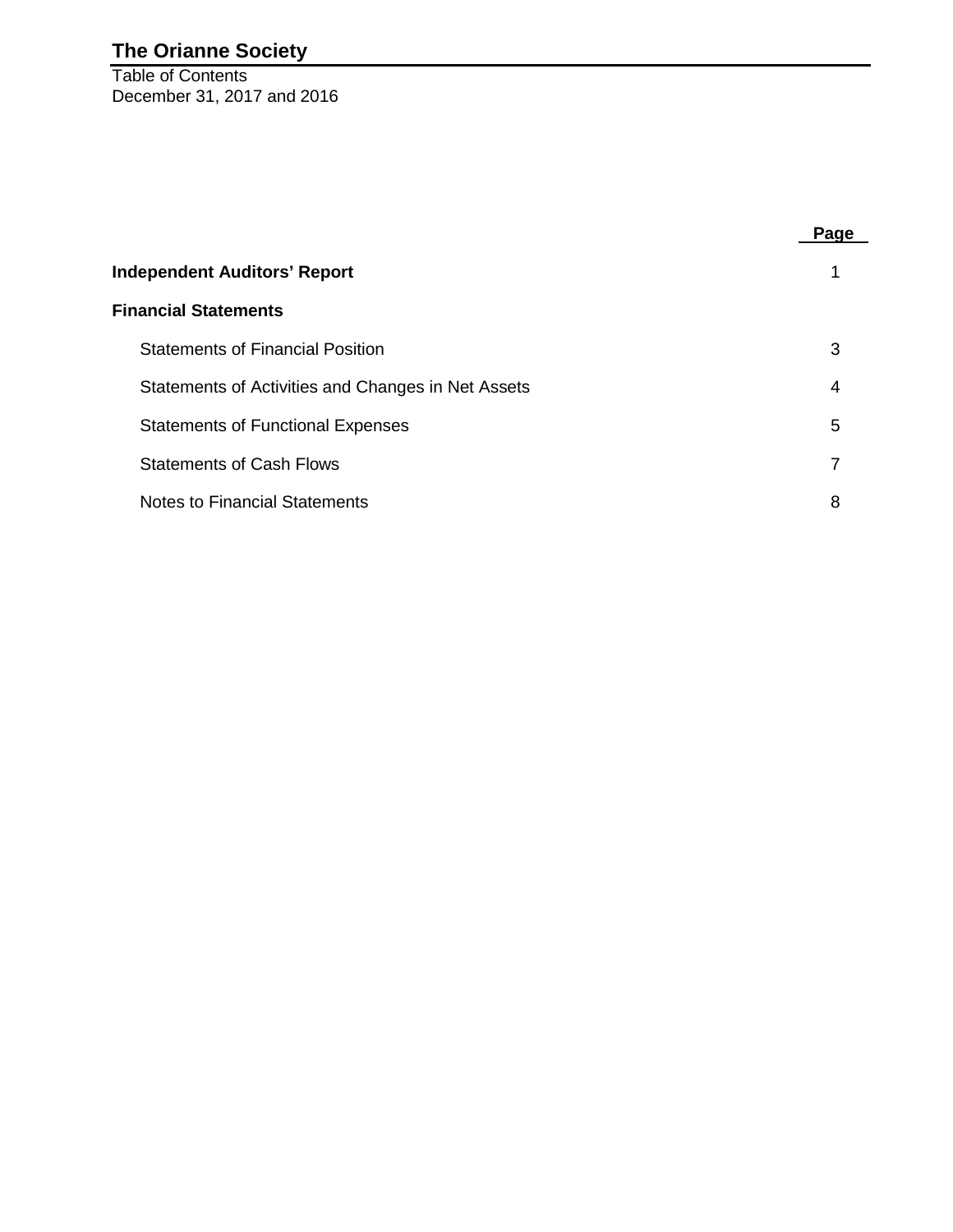

# **Independent Auditors' Report**

Board of Directors The Orianne Society

#### **Report on the Financial Statements**

We have audited the accompanying financial statements of The Orianne Society, which comprise the statements of financial position as of December 31, 2017 and 2016, and the related statements of activities and changes in net assets, functional expenses, and cash flows for the years then ended, and the related notes to the financial statements.

# **Management's Responsibility for the Financial Statements**

Management is responsible for the preparation and fair presentation of these financial statements in conformity with accounting principles generally accepted in the United States of America; this includes the design, implementation, and maintenance of internal control relevant to the preparation and fair presentation of financial statements that are free from material misstatement, whether due to fraud or error.

#### **Auditors' Responsibility**

Our responsibility is to express an opinion on these financial statements based on our audits. We conducted our audits in accordance with auditing standards generally accepted in the United States of America. Those standards require that we plan and perform the audits to obtain reasonable assurance about whether the financial statements are free from material misstatement.

An audit involves performing procedures to obtain audit evidence about the amounts and disclosures in the financial statements. The procedures selected depend on the auditors' judgment, including the assessment of the risks of material misstatement of the financial statements, whether due to fraud or error. In making those risk assessments, the auditor considers internal control relevant to the entity's preparation and fair presentation of the financial statements in order to design audit procedures that are appropriate in the circumstances, but not for the purpose of expressing an opinion on the effectiveness of the entity's internal control. Accordingly, we express no such opinion. An audit also includes evaluating the appropriateness of accounting policies used and the reasonableness of significant accounting estimates made by management, as well as evaluating the overall presentation of the financial statements.

We believe that the audit evidence we have obtained is sufficient and appropriate to provide a basis for our audit opinion

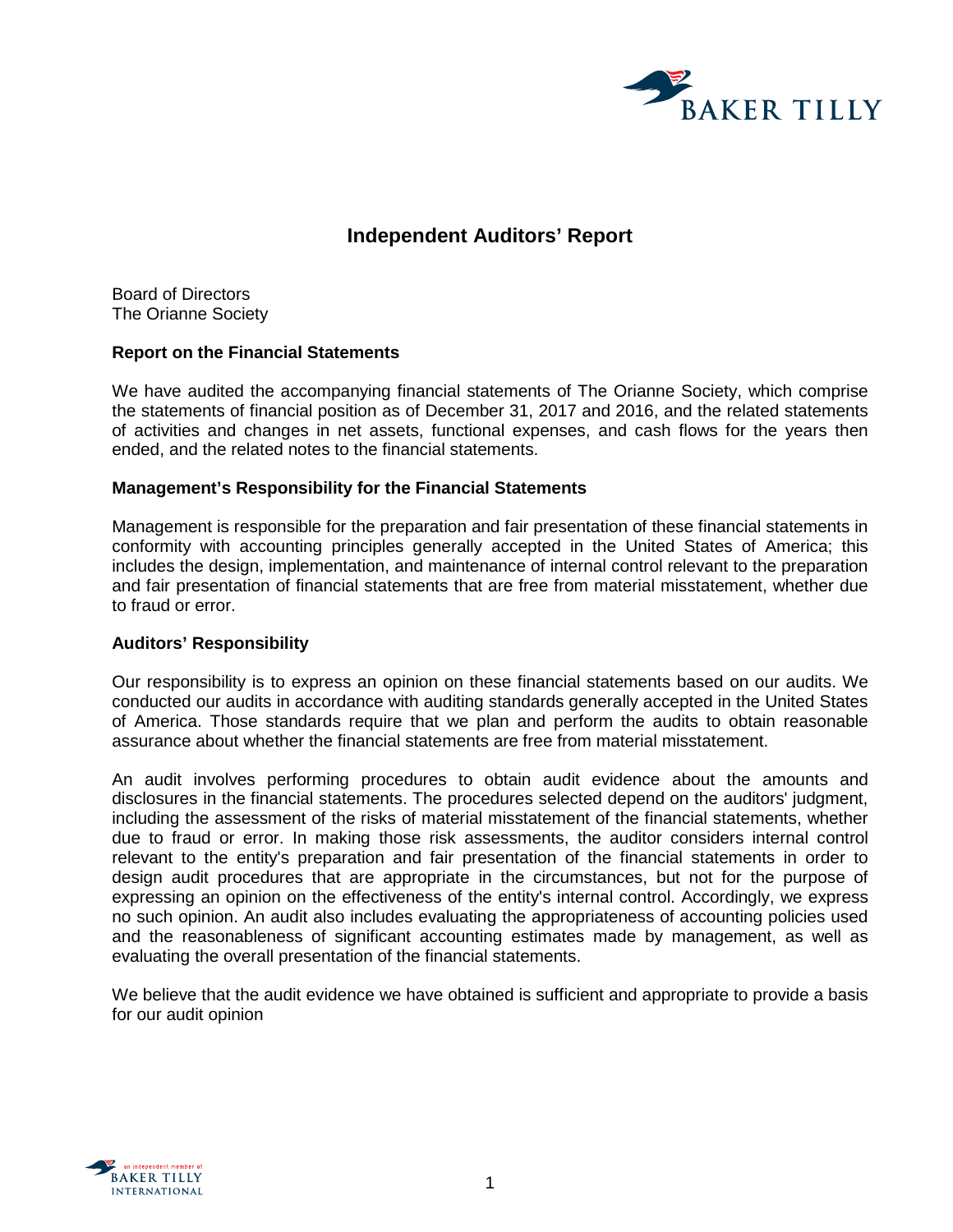# **Opinion**

In our opinion, the financial statements referred to above present fairly, in all material respects, the financial position of The Orianne Society as of December 31, 2017 and 2016, and the changes in its net assets and its cash flows for the years then ended in conformity with accounting principles generally accepted in the United States of America.

Baker Tilly Virchaw Krause, 4P

New York, New York May 29, 2018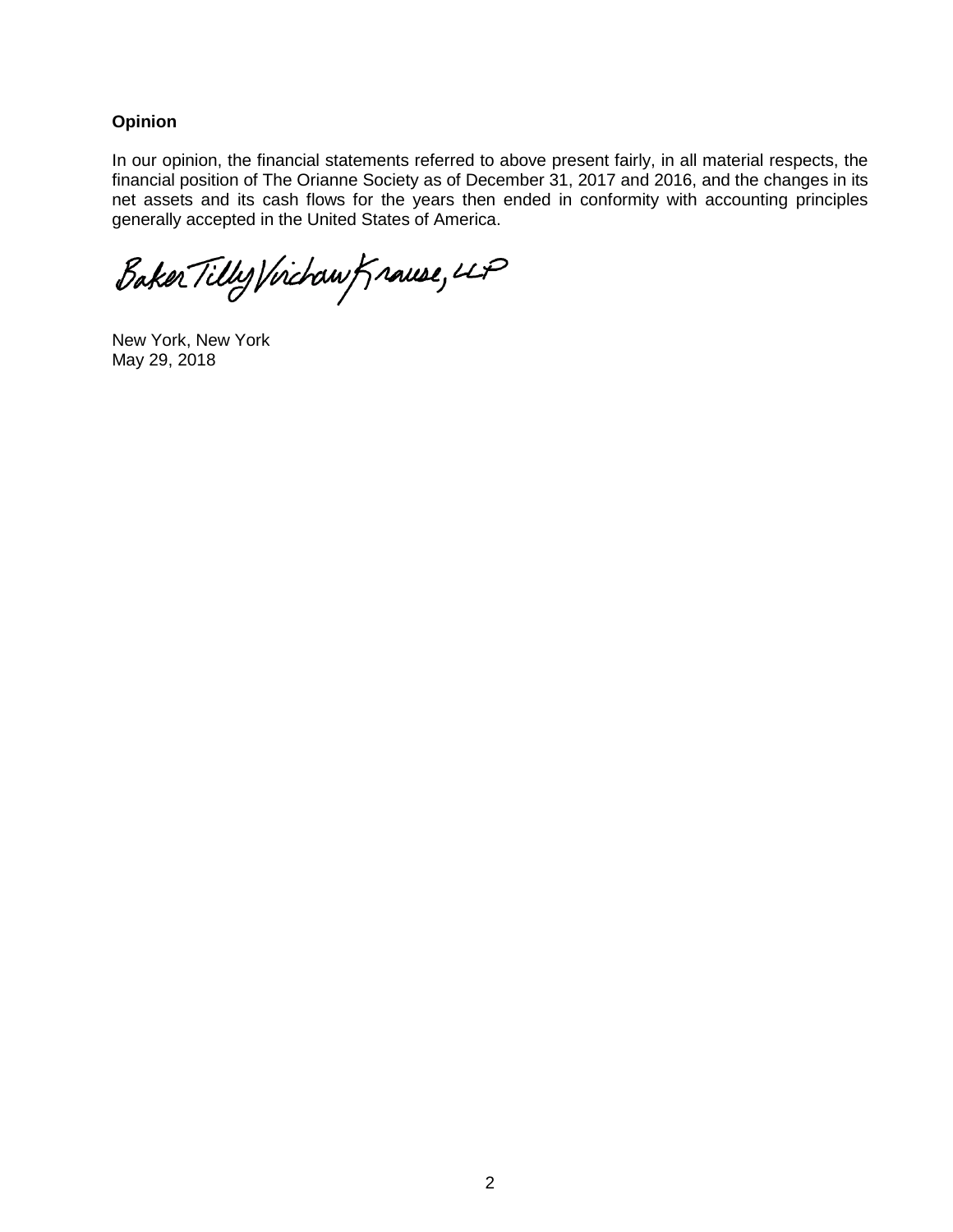Statements of Financial Position December 31, 2017 and 2016

|                                           |    | 2017      | 2016 |           |  |  |
|-------------------------------------------|----|-----------|------|-----------|--|--|
| <b>Assets</b>                             |    |           |      |           |  |  |
| <b>Current Assets</b>                     |    |           |      |           |  |  |
| Cash and cash equivalents                 | \$ | 1,038,463 | \$   | 919,673   |  |  |
| Contributions receivable                  |    | 23,577    |      | 1,340     |  |  |
| Accounts receivable                       |    | 75,218    |      | 27,450    |  |  |
| Prepaid expenses and other current assets |    | 35,245    |      | 48,357    |  |  |
| Total current assets                      |    | 1,172,503 |      | 996,820   |  |  |
| <b>Non-Current Assets</b>                 |    |           |      |           |  |  |
| Fixed assets, net                         |    | 4,432,210 |      | 4,475,374 |  |  |
| I otal assets                             |    | 5,604,713 | - \$ | 5,472,194 |  |  |
| <b>Liabilities and Net Assets</b>         |    |           |      |           |  |  |
| <b>Current Liabilities</b>                |    |           |      |           |  |  |
| Accounts payable and accrued expenses     | \$ | 43,938    | \$   | 46,003    |  |  |
| <b>Total current liabilities</b>          |    | 43,938    |      | 46,003    |  |  |
| <b>Net Assets</b>                         |    |           |      |           |  |  |
| Unrestricted                              |    | 5,325,168 |      | 5,426,191 |  |  |
| <b>Temporarily restricted</b>             |    | 235,607   |      |           |  |  |
| Total net assets                          |    | 5,560,775 |      | 5,426,191 |  |  |
| I otal liabilities and net assets         | P  | 5,604,713 | \$   | 5,472,194 |  |  |
|                                           |    |           |      |           |  |  |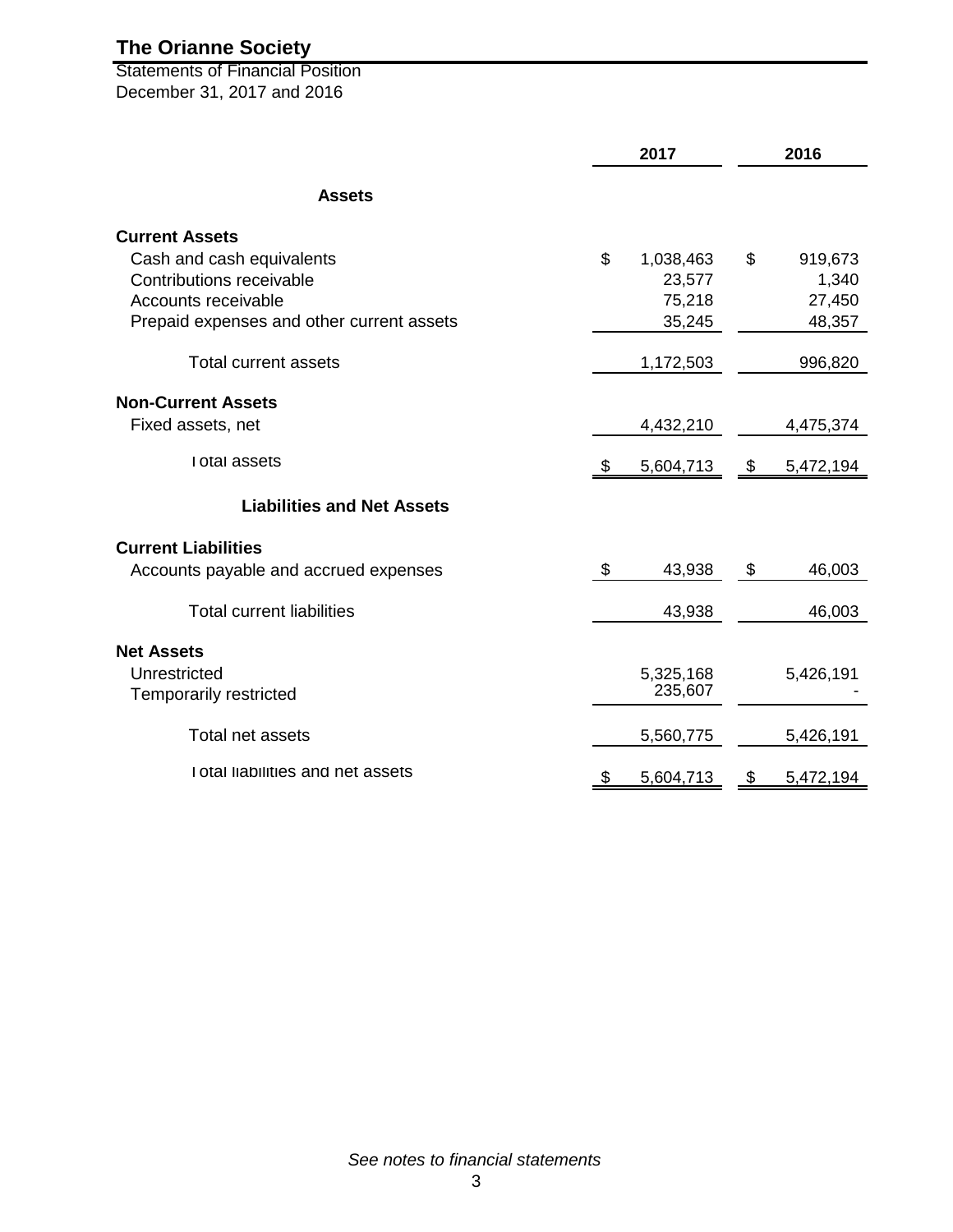Statements of Activities and Changes in Net Assets Years Ended December 31, 2017 and 2016

|                                                     | 2017            | 2016            |  |  |
|-----------------------------------------------------|-----------------|-----------------|--|--|
| <b>Changes in Unrestricted Net Assets</b>           |                 |                 |  |  |
| Operating revenue                                   |                 |                 |  |  |
| Contributions                                       | \$<br>642,682   | \$<br>1,017,063 |  |  |
| Governmental and other grants                       | 293,814         | 264,951         |  |  |
| Net assets released from restrictions               | 114,393         | 55,260          |  |  |
| Other income                                        | 1,710           | 855             |  |  |
| Total operating revenue                             | 1,052,599       | 1,338,129       |  |  |
| Operating expenses                                  |                 |                 |  |  |
| Programs                                            | 768,039         | 782,565         |  |  |
| Support services                                    | 385,583         | 394,054         |  |  |
| Total operating expenses                            | 1,153,622       | 1,176,619       |  |  |
| Net operating (loss) income                         | (101, 023)      | 161,510         |  |  |
| (Decrease) increase in unrestricted net assets      | (101,023)       | 161,510         |  |  |
| <b>Changes in Temporarily Restricted Net Assets</b> |                 |                 |  |  |
| Contributions                                       | 350,000         | 457             |  |  |
| Donor change in pledge purpose                      |                 | (10,000)        |  |  |
| Net assets released from restrictions               | (114, 393)      | (55, 260)       |  |  |
| Increase (decrease) in temporarily                  |                 |                 |  |  |
| restricted net assets                               | 235,607         | (64, 803)       |  |  |
| Change in net assets                                | 134,584         | 96,707          |  |  |
| Net Assets, Beginning of Year                       | 5,426,191       | 5,329,484       |  |  |
| Net Assets, End of Year                             | \$<br>5,560,775 | \$<br>5,426,191 |  |  |

*See notes to financial statements*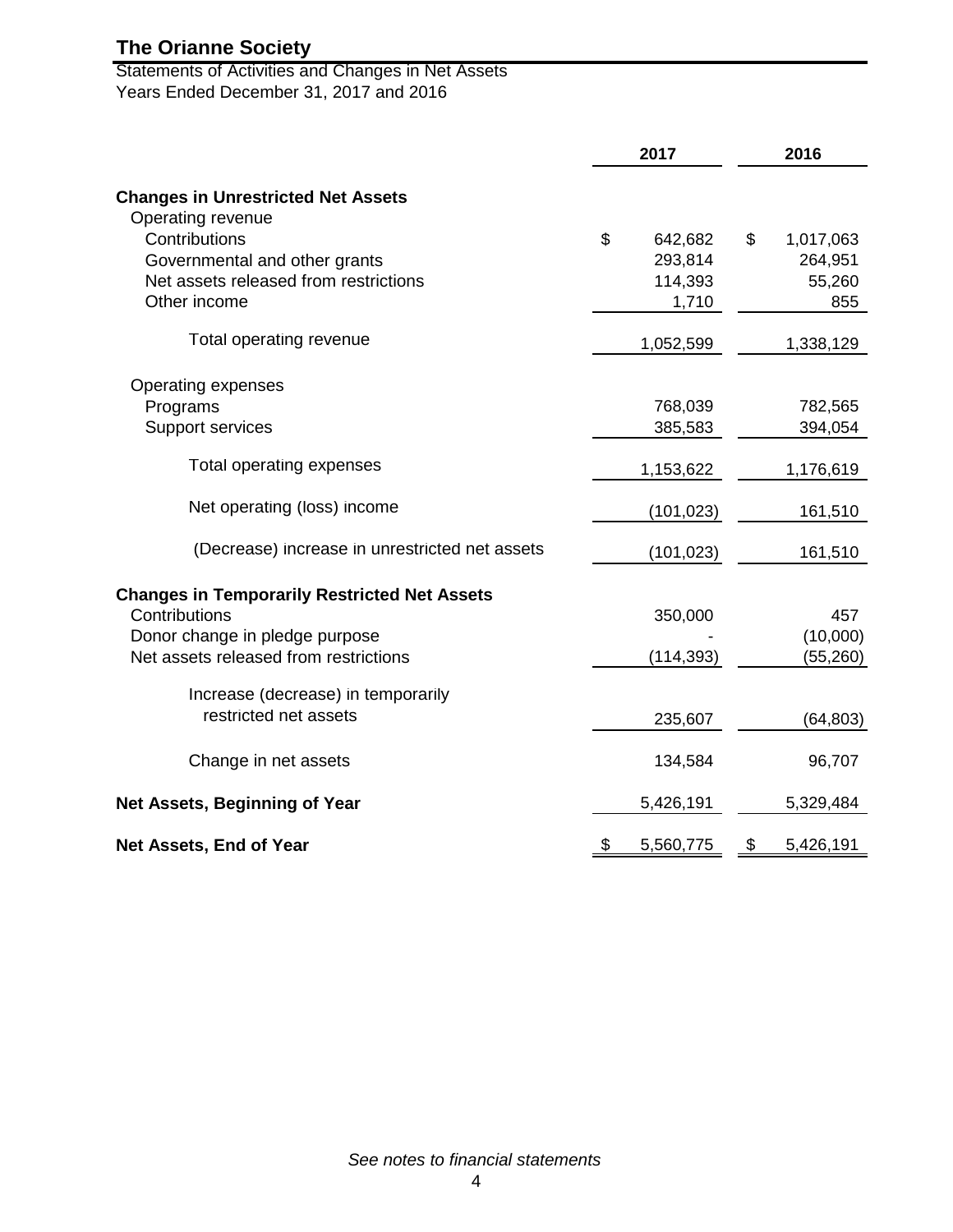Statement of Functional Expenses

For the Year Ended December 31, 2017

|                         | <b>Programs</b> |                                                  |    |                                           |    |                                                       |    |                                     |    |                                     |    |                    |                                                   |     |                                 |
|-------------------------|-----------------|--------------------------------------------------|----|-------------------------------------------|----|-------------------------------------------------------|----|-------------------------------------|----|-------------------------------------|----|--------------------|---------------------------------------------------|-----|---------------------------------|
|                         |                 |                                                  |    |                                           |    | Great                                                 |    |                                     |    |                                     |    |                    |                                                   |     |                                 |
|                         |                 | <b>Communications</b><br>and<br><b>Education</b> |    | Longleaf<br>Savannas<br><b>Initiative</b> |    | <b>Northern</b><br><b>Forest</b><br><b>Initiative</b> |    | Total<br>Program<br><b>Services</b> |    | <b>Management</b><br>and<br>General |    | <b>Fundraising</b> | <b>Total</b><br><b>Support</b><br><b>Services</b> |     | <b>Total</b><br><b>Expenses</b> |
| Salaries and Benefits   | \$              | 65,889                                           | \$ | 318,600                                   | \$ | 51,304                                                | \$ | 435,793                             | \$ | 53,179                              | \$ | 169,903            | \$<br>223,082                                     | \$  | 658,875                         |
| <b>Contracted Staff</b> |                 |                                                  |    | 6,958                                     |    | 42,055                                                |    | 49,013                              |    | 80,916                              |    |                    | 80,916                                            |     | 129,929                         |
| Supplies and Equipment  |                 | 12,370                                           |    | 64,826                                    |    | 14,457                                                |    | 91,653                              |    | 930                                 |    | 8,349              | 9,279                                             |     | 100,932                         |
| Travel/Lodging/Meals    |                 | 4,834                                            |    | 35,270                                    |    | 5,996                                                 |    | 46,100                              |    | 2,694                               |    | 13,893             | 16,587                                            |     | 62,687                          |
| Occupancy               |                 | 3,172                                            |    | 31,848                                    |    | 3,174                                                 |    | 38,194                              |    | 3,172                               |    | 3,172              | 6,344                                             |     | 44,538                          |
| Technology/Telephone    |                 | 6,180                                            |    | 2,455                                     |    | 603                                                   |    | 9,238                               |    | 4,647                               |    | 3,347              | 7,994                                             |     | 17,232                          |
| Professionals and       |                 |                                                  |    |                                           |    |                                                       |    |                                     |    |                                     |    |                    |                                                   |     |                                 |
| Consultants             |                 |                                                  |    | 8,806                                     |    | 16,010                                                |    | 24,816                              |    | 22,000                              |    |                    | 22,000                                            |     | 46,816                          |
| Insurance               |                 | 1,172                                            |    | 26,230                                    |    | 713                                                   |    | 28,115                              |    | 3,953                               |    | 1,846              | 5,799                                             |     | 33,914                          |
| Depreciation            |                 |                                                  |    | 43.164                                    |    |                                                       |    | 43,164                              |    |                                     |    |                    |                                                   |     | 43,164                          |
| Other                   |                 | 509                                              |    | 1,053                                     |    | 391                                                   |    | 1,953                               |    | 5,521                               |    | 8,061              | 13,582                                            |     | 15,535                          |
| Total                   |                 | 94,126                                           |    | 539,210                                   |    | 134,703                                               | S. | 768,039                             |    | 177,012                             | S  | 208,571            | \$<br>385,583                                     | \$. | 1,153,622                       |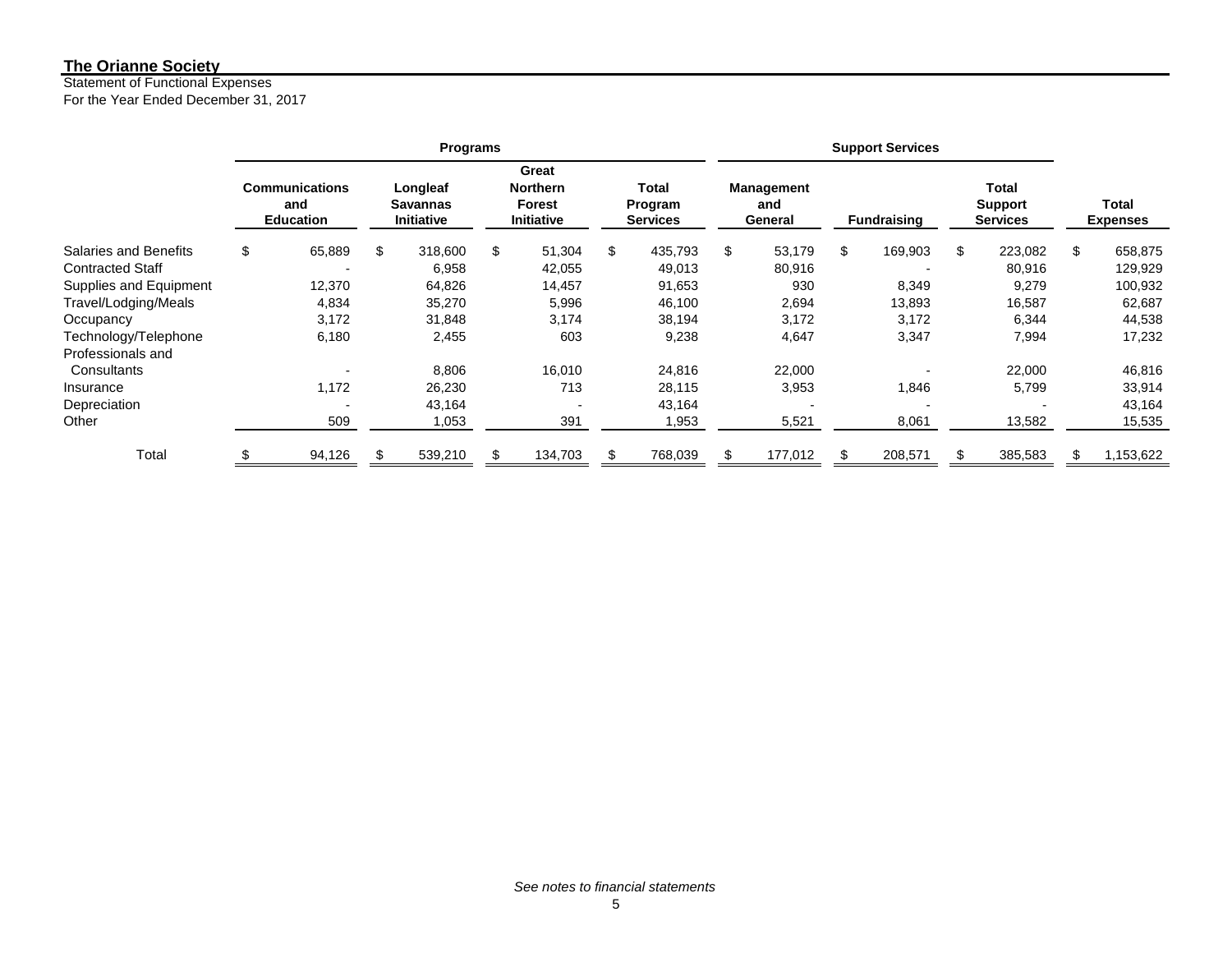#### Statement of Functional Expenses

For the Year Ended December 31, 2016

|                         | <b>Programs</b> |                                                  |    |                                                  |    |                                                      |     |                                     |    |                              |                    |                                            |                          |
|-------------------------|-----------------|--------------------------------------------------|----|--------------------------------------------------|----|------------------------------------------------------|-----|-------------------------------------|----|------------------------------|--------------------|--------------------------------------------|--------------------------|
|                         |                 | <b>Communications</b><br>and<br><b>Education</b> |    | Longleaf<br><b>Savannas</b><br><b>Initiative</b> |    | Appalachian<br><b>Highlands</b><br><b>Initiative</b> |     | Total<br>Program<br><b>Services</b> |    | Management<br>and<br>General | <b>Fundraising</b> | Total<br><b>Support</b><br><b>Services</b> | Total<br><b>Expenses</b> |
| Salaries and Benefits   | \$              | 72,157                                           | \$ | 297,455                                          | \$ | 82.713                                               | \$  | 452,325                             | \$ | 48,333                       | \$<br>165,870      | \$<br>214,203                              | \$<br>666,528            |
| <b>Contracted Staff</b> |                 |                                                  |    | 9.487                                            |    | 8.095                                                |     | 17,582                              |    | 82,272                       | $\overline{a}$     | 82,272                                     | 99,854                   |
| Supplies and Equipment  |                 | 9,590                                            |    | 85,126                                           |    | 7,751                                                |     | 102,467                             |    | 1,075                        | 10,280             | 11,355                                     | 113,822                  |
| Travel/Lodging/Meals    |                 | 4,225                                            |    | 21,681                                           |    | 8,809                                                |     | 34,715                              |    | 1,396                        | 15,364             | 16.760                                     | 51,475                   |
| Occupancy               |                 | 5,039                                            |    | 30,849                                           |    | 6,294                                                |     | 42,182                              |    | 6,859                        | 6,708              | 13,567                                     | 55,749                   |
| Technology/Telephone    |                 | 7,485                                            |    | 5,907                                            |    | 1,141                                                |     | 14,533                              |    | 3,344                        | 8,001              | 11,345                                     | 25,878                   |
| Professionals and       |                 |                                                  |    |                                                  |    |                                                      |     |                                     |    |                              |                    |                                            |                          |
| Consultants             |                 |                                                  |    | 20,607                                           |    | 23,939                                               |     | 44,546                              |    | 22,680                       |                    | 22,680                                     | 67,226                   |
| Insurance               |                 | 1,190                                            |    | 25,603                                           |    | -                                                    |     | 26,793                              |    | 5,358                        | 1,609              | 6,967                                      | 33,760                   |
| Depreciation            |                 | 383                                              |    | 44,969                                           |    |                                                      |     | 45,352                              |    |                              |                    |                                            | 45,352                   |
| Other                   |                 | 757                                              |    | 1,151                                            |    | 162                                                  |     | 2,070                               |    | 5,851                        | 9,054              | 14,905                                     | 16,975                   |
| Total                   |                 | 100,826                                          | \$ | 542,835                                          |    | 138,904                                              | \$. | 782,565                             |    | 177,168                      | 216,886            | 394,054                                    | \$<br>1,176,619          |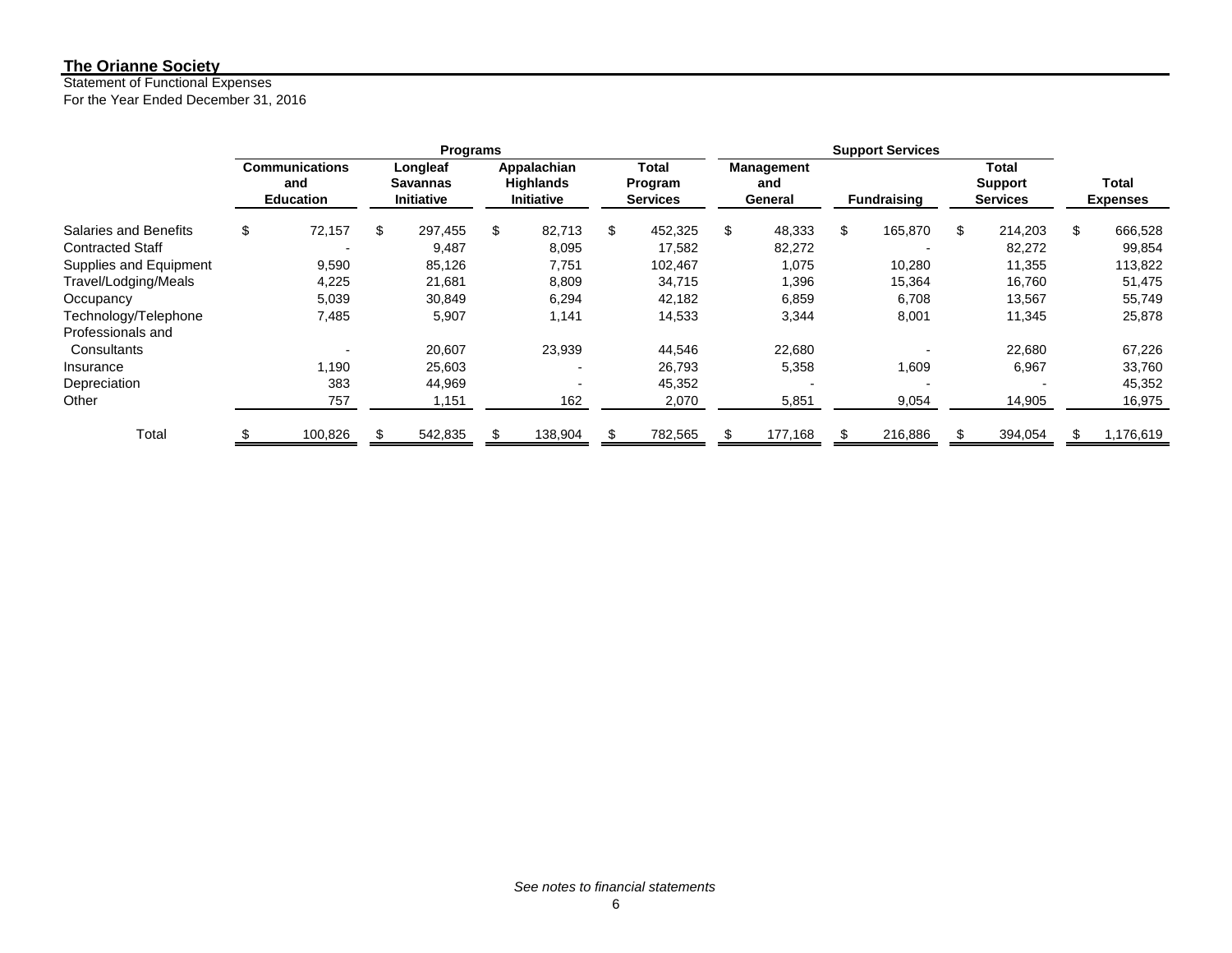Statements of Cash Flows Years Ended December 31, 2017 and 2016

|                                                                     | 2017 |           |    | 2016    |  |  |
|---------------------------------------------------------------------|------|-----------|----|---------|--|--|
| <b>Cash Flows from Operating Activities</b><br>Change in net assets | \$   | 134,584   | \$ | 96,707  |  |  |
| Adjustments to reconcile change in net assets                       |      |           |    |         |  |  |
| to net cash flows from operating activities:                        |      |           |    |         |  |  |
| Depreciation                                                        |      | 43,164    |    | 45,352  |  |  |
| Changes in operating assets and liabilities                         |      |           |    |         |  |  |
| Contributions receivable                                            |      | (22,237)  |    | 72,148  |  |  |
| Accounts receivable                                                 |      | (47, 768) |    | 14,958  |  |  |
| Prepaid expenses and other current assets                           |      | 13,112    |    | 8,530   |  |  |
| Long-term contributions receivable                                  |      |           |    | 5,000   |  |  |
| Accounts payable and accrued expenses                               |      | (2,065)   |    | 14,895  |  |  |
| Total adjustments                                                   |      | (15, 794) |    | 160,883 |  |  |
| Net cash flows from operating activities                            |      | 118,790   |    | 257,590 |  |  |
| Cash and Cash Equivalents, Beginning of Year                        |      | 919,673   |    | 662,083 |  |  |
| Cash and Cash Equivalents, End of Year                              | \$   | 1,038,463 | \$ | 919,673 |  |  |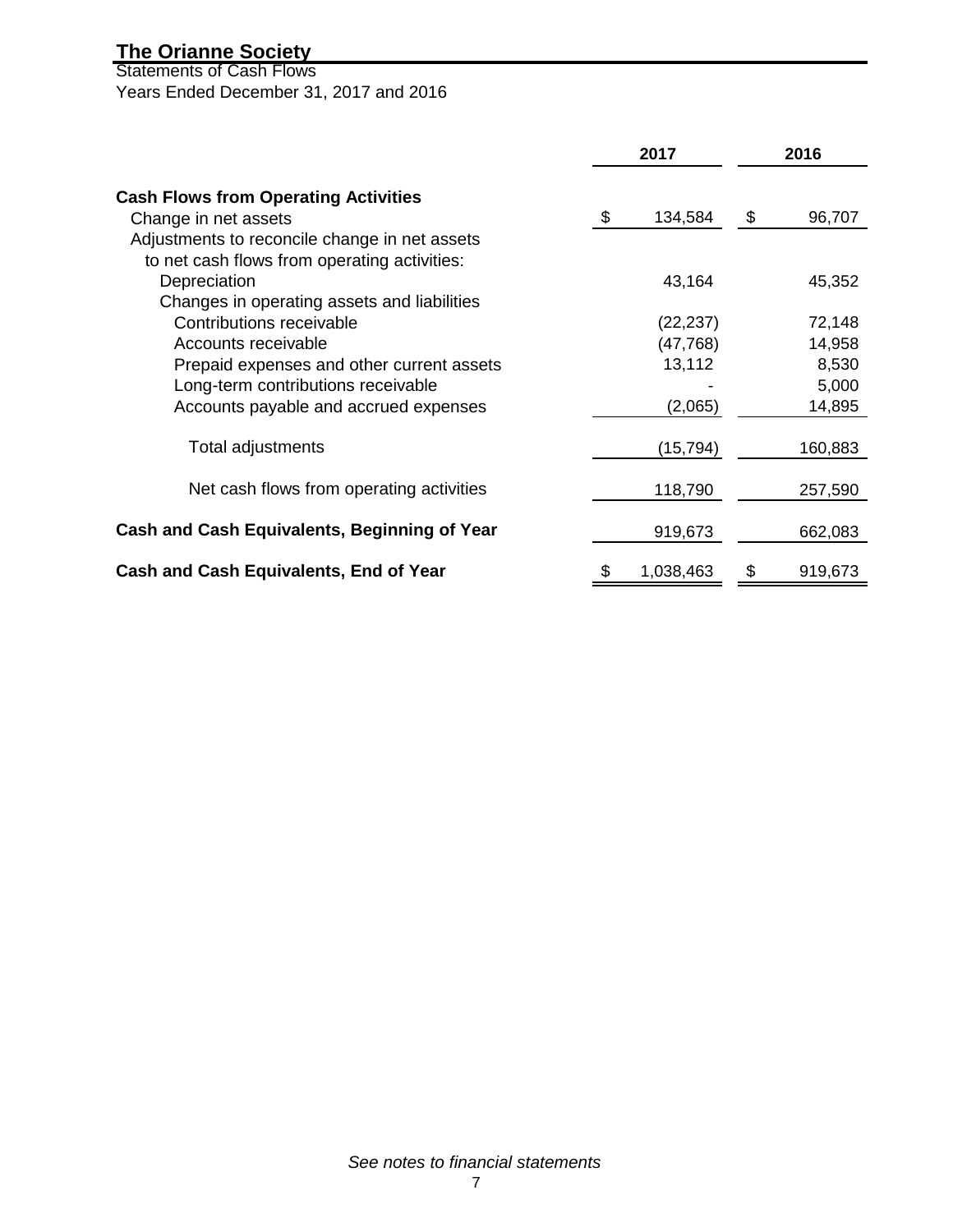#### NOTES TO FINANCIAL STATEMENTS As of and for the Years Ended December 31, 2017 and 2016

### **NOTE 1 - Description of Organization and Summary of Significant Accounting Policies**

The Orianne Society ("Orianne") is a not-for-profit wildlife conservation organization incorporated in the State of Delaware as a  $501(c)(3)$  not-for-profit organization whose mission is the conservation of imperiled reptiles and amphibians and their habitats. Orianne identifies declining reptile and amphibian species that are representative of the ecosystems they inhabit. Orianne conducts scientific research to determine what factors are causing these species' decline and what steps need to be taken to mitigate those factors and then develops conservation programs to address these factors.

Following is a brief summary of the major conservation initiatives of Orianne:

#### **Longleaf Savannas Initiative**

The primary focus of the Longleaf Savannas Initiative is within the longleaf pine ecosystem, one of the most biologically diverse regions in the world. A long history of conversion of native forests to agriculture and commercial timberland, road construction, and fire suppression has resulted in less than 3% of the original range of longleaf pine remaining. In addition to having some of the highest biodiversity in North America, this ecosystem is home to many endangered species of plants and wildlife, including many reptiles and amphibians, such as the Eastern Indigo Snake. Orianne owns and manages the Orianne Preserve System (''OPS") (which consists of one of the ten most critical sand hill areas in Georgia) for endangered species. The OPS is in the process of restoration of the land to that of the original habitat of longleaf pine and other grasslands. In addition to the OPS, Orianne also has extensive land restoration/stewardship programs and research/inventory/monitoring programs on governmental and private lands focused primarily on conservation and improvement of the environment, upland snakes, Gopher Tortoises and freshwater turtles.

#### **Great Northern Forests Initiative**

The primary focus of our Great Northern Forests Initiative, which was started in 2017, is the conservation of species and habitats in the Boreal-Northern Hardwood forest from upstate New York east through the Gaspe Peninsula in Quebec. The region it is home to many rare species that have adapted to survive in the transitional zone between two ecoregions. Turtles are especially important components of this region that has three globally endangered species of freshwater turtles. Orianne has been actively involved in projects to inventory and monitor rare turtles, conserve timber rattlesnakes, and to work with landowners on habitat restoration projects.

#### **Appalachian Highlands Initiative**

The primary focus of the Appalachian Highlands Initiative, which substantially ended in late 2016, was within the Appalachian Mountain ecosystem of the eastern United States. During 2016 Orianne conducted projects to restore Appalachian creeks and streams that were critical habitats for rare salamanders and native fish and conducted specific research and monitoring programs for Timber Rattlesnakes.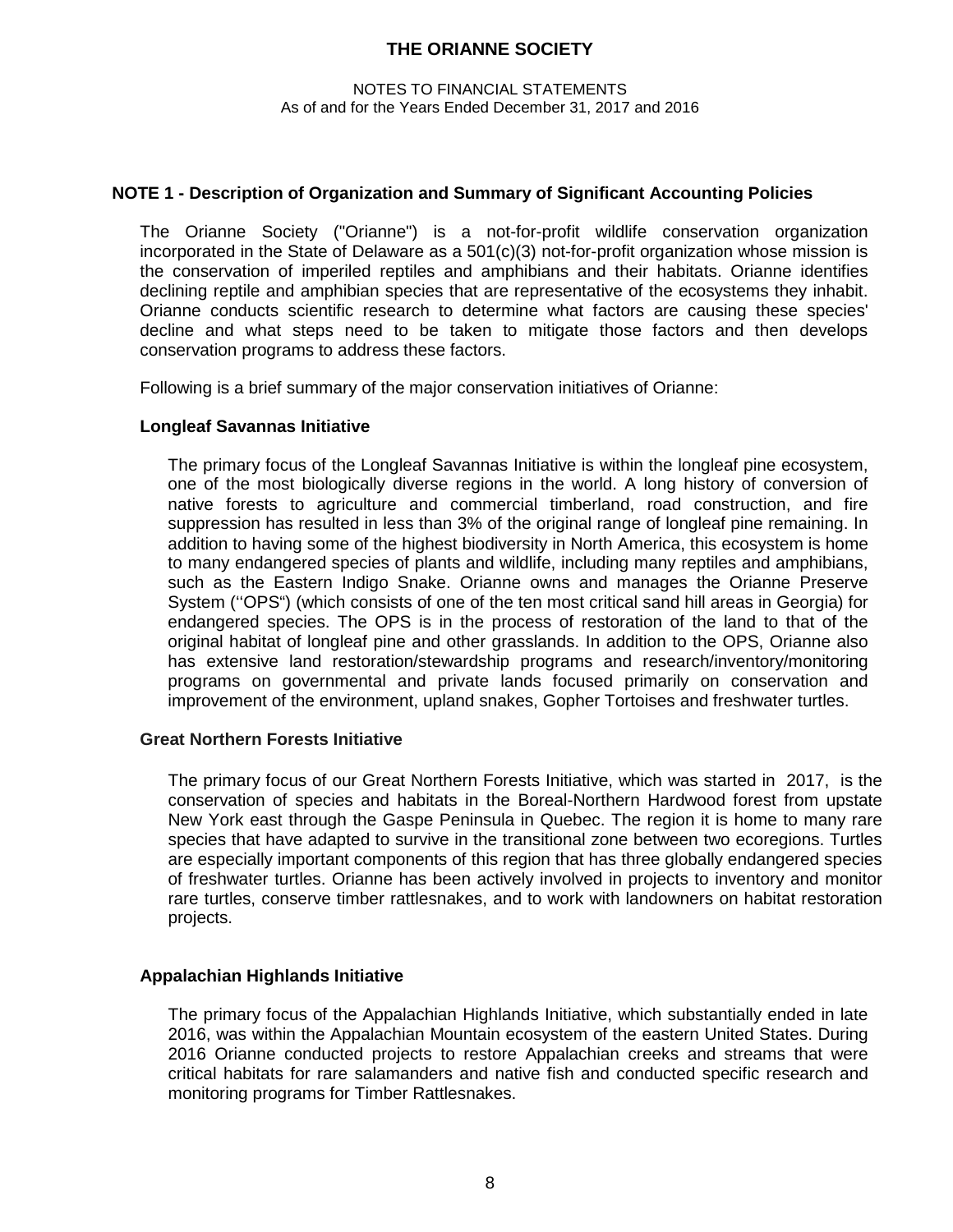#### NOTES TO FINANCIAL STATEMENTS As of and for the Years Ended December 31, 2017 and 2016

#### **NOTE 1 - Description of Organization and Summary of Significant Accounting Policies** (cont.)

#### **Communications and Education**

Orianne is working to educate, inspire, and inform local communities, the general public, and decision makers by communicating practical area-wide and local solutions that are needed to save and preserve species such as, among others, Gopher Tortoises, Eastern Indigo Snakes, Wood Turtles, Timber Rattlesnakes and their related environments. As part of this process, we utilize various written, pictorial and electronic media to document the endangered and threatened species and other cohabitants in their environments. We utilize such data to communicate to the scientific, political, and other concerned individuals the current state and future needs for conservation efforts to save the endangered and threatened and imperiled species.

Involving the public in scientific and conservation projects is an important initiative for Orianne. It provides a direct link between our projects and citizens interested in conserving reptiles, amphibians and environments. It allows us to collect important data from a wider area than we would be able to simply using Orianne staff and, at the same time, enhance the conservation understanding of the participants. Orianne's Longleaf Savannas and Great Northern Forests Initiatives include special place-based events and broader-scale data solicitation projects. Furthermore, we are developing comprehensive herpetological databases that will allow the public to enter data at any time and be able to continually interact with Orianne. Our events provide an opportunity to show participants what we do on a day-to-day basis to survey and conserve these species, including land restoration. Our place-based events allow us to get out into the field with the participants to educate them and to collect valuable data.

# **Basis of Financial Statement Presentation**

Orianne's financial statements have been prepared in accordance with accounting principles generally accepted in the United States of America ("U.S. GAAP"). Net assets are classified based on the existence or absence of donor-imposed restrictions. Accordingly, net assets of Orianne and changes therein are classified and reported as unrestricted net assets and temporarily restricted net assets. Orianne has no permanently restricted net assets. When a restriction expires, temporarily restricted net assets are reclassified to unrestricted net assets and reflected in the Statements of Activities and Changes in Net Assets as net assets released from restrictions.

#### **Use of Estimates**

The preparation of financial statements in conformity with U.S. GAAP requires management to make estimates and assumptions that affect the reported amounts of assets and liabilities and disclosure of contingent assets and liabilities at the date of the financial statements and the reported amounts of revenue and expenses during the reporting period. Actual results could differ from those estimates.

#### **Revenue**

Orianne's primary sources of financial support consist of donations and governmental and private grants.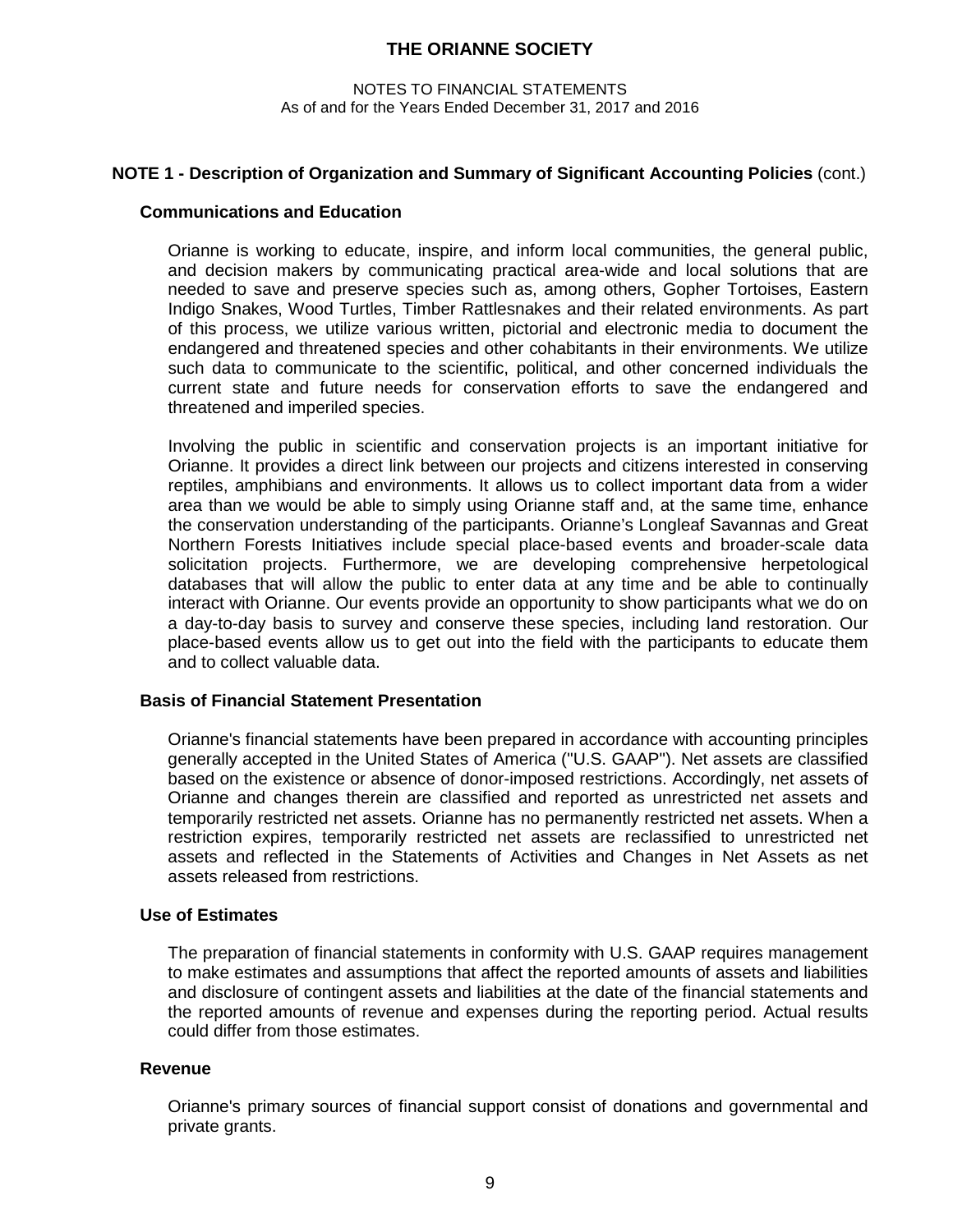#### NOTES TO FINANCIAL STATEMENTS As of and for the Years Ended December 31, 2017 and 2016

# **NOTE 1 - Description of Organization and Summary of Significant Accounting Policies** (cont.)

#### **Operating Indicator**

The Statements of Activities and Changes in Net Assets include the caption Net Operating Income (Loss) which is deemed by Orianne to be its operating indicator. Transactions deemed by management to be ongoing, major or central to the support services and programs are reported as operating revenue and operating expenses and are included in the operating indicator.

#### **Fair Value Measurements**

Orianne establishes a framework for measuring the fair value of financial assets and liabilities and nonfinancial assets and liabilities which are measured at fair value on a recurring (annual) basis in the form of a fair value hierarchy organized into three levels based upon the input assumptions used for pricing assets and liabilities that prioritizes the inputs into valuation techniques used to measure fair value into three broad levels. Level 1 inputs have the highest reliability and are related to assets with quoted prices in active markets. Level 2 inputs relate to assets with other than quoted prices that are observable, either directly or indirectly, with fair value being determined through the use of models or other valuation methodologies. Level 3 inputs are unobservable inputs and are used to the extent that observable inputs do not exist. In certain cases, the inputs used to measure fair value may fall into different levels of the fair value hierarchy. In such cases, an investment's level within the fair value hierarchy is based on the lowest level of input that is significant to the fair value measurement.

Orianne classifies its equity securities that have readily determinable fair values as available for sale securities. Available for sale securities are recorded at fair value. Unrealized holding gains and losses on available for sale securities are excluded from the operating indicator and are reported as a separate component of unrestricted net assets within the caption Non-Operating Activities until realized. Realized gains and losses from the sale of available for sale securities are determined on a first-in, first-out basis. A decline in the market value of any available for sale securities below cost deemed to be other than temporary results in an impairment to reduce the carrying amount to fair value and is treated as a realized loss at time of other than temporary impairment. To determine if impairment is other than temporary, Orianne considers all available information relevant to the collectability of the security, including past events, current conditions, and reasonable and supportable forecasts when developing estimates of cash flows expected to be collected.

#### **Donor-imposed Restrictions**

Orianne reports gifts of cash and other assets as restricted support if they are received with donor stipulations that limit the use of the donated assets. All donor-restricted contributions are reported in the first instance as an increase in temporarily restricted net assets. When a donor restriction expires (that is, when a stipulated time restriction ends or purpose restriction is accomplished), temporarily restricted net assets are reclassified to unrestricted net assets and reported in the operating revenue section of the Statements of Activities and Changes in Net Assets as net assets released from restrictions.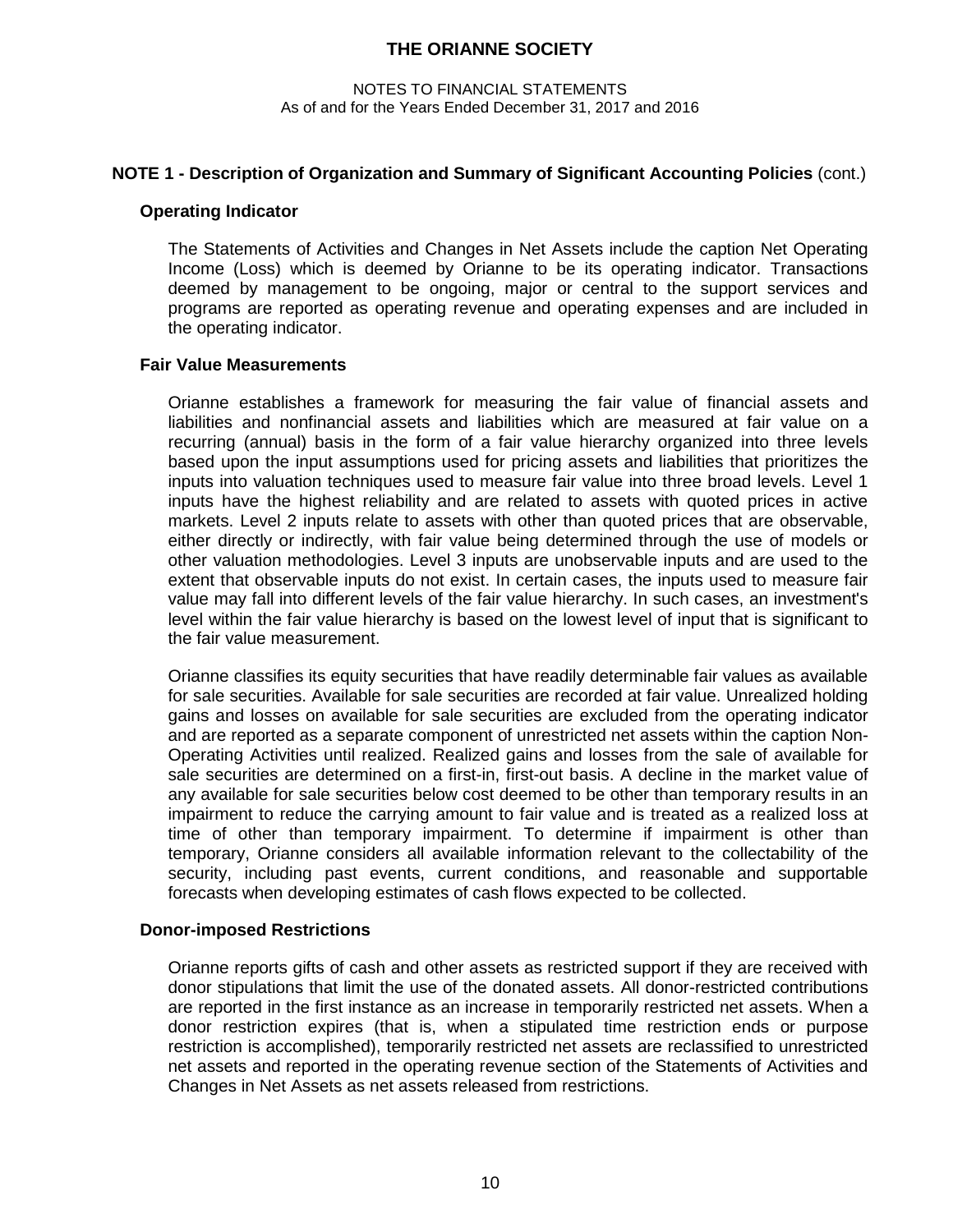#### NOTES TO FINANCIAL STATEMENTS As of and for the Years Ended December 31, 2017 and 2016

# **NOTE 1 - Description of Organization and Summary of Significant Accounting Policies** (cont.)

### **Unconditional Promises to Give (Contributions Receivable)**

When Orianne receives unconditional promises to give that are expected to be collected within one year, they are recorded as contributions at net realizable value. Unconditional promises to give that are expected to be collected in future years are recorded at the present value of their estimated future cash flows. The discounts on those amounts are computed using average risk-free interest rates (adjusted for any risk premiums, when applicable) applicable to the year in which the promises are received. Amortization of the discounts is included in contribution revenue as an increase in unrestricted or temporarily restricted net assets, as appropriate.

#### **Unconditional Promises to Give to Others**

When Orianne makes unconditional promises to give to others a liability is recorded at the time of promise.

# **Conditional Promises to Give to Others**

When Orianne receives conditional promises to give they are not included as contributions by Orianne until the conditions have been substantially met.

#### **Statements of Cash Flows**

For purposes of the Statements of Cash Flows, Orianne considers all highly liquid debt instruments with an original maturity of three months or less, at the date of purchase, to be cash equivalents.

#### **Allowance for Doubtful Accounts**

Periodically, the individual accounts and contributions receivable balances are reviewed and evaluated as to their collectability, and a provision for doubtful accounts is estimated based on the amounts Orianne expects to collect on the receivable balances. Receivables are charged to the allowance for doubtful accounts when management has determined that further collection efforts are not warranted.

# **Fixed Assets**

Fixed assets are carried at cost or fair value and depreciated over their estimated useful life or the term of the related lease, whichever is less, using the straight-line method starting the month in which the asset is put into use. Orianne's capitalization policy is to capitalize all fixed asset purchases in excess of \$5,000. The carrying amounts of assets and the related accumulated depreciation are removed from the accounts when such assets are disposed of and any resulting gain or loss is included in the Operating Activities section of the Statements of Activities and Changes in Net Assets in the year of disposal. Estimated useful lives consist of: buildings - 10 to 20 years; furniture and fixtures - 5 years; and equipment - 3 to 5 years.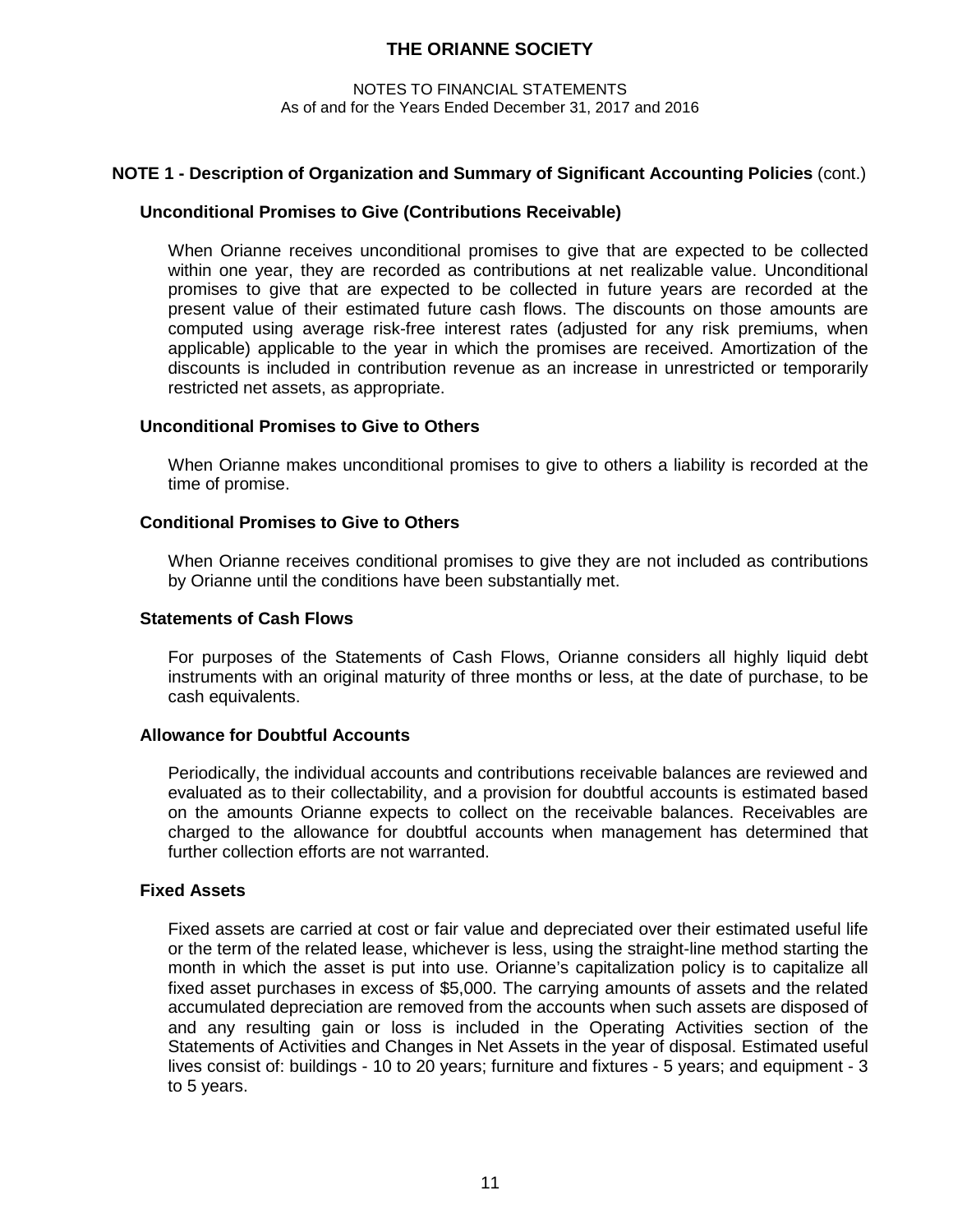#### NOTES TO FINANCIAL STATEMENTS As of and for the Years Ended December 31, 2017 and 2016

#### **NOTE 1 - Description of Organization and Summary of Significant Accounting Policies** (cont.)

#### **Impairment of Long-lived Assets**

Orianne assesses the recoverability of its long-lived assets, such as property and equipment, whenever events or changes in circumstances indicate that the carrying value of the assets may not be recoverable. Recoverability of assets to be held and used is measured by a comparison of the carrying amount of an asset to estimated undiscounted future net cash flows expected to be generated by the asset. If the carrying amount of an asset exceeds its estimated future cash flows, an impairment charge is recognized by the amount by which the carrying amount of the asset exceeds the fair value of the asset.

#### **Income Taxes**

Orianne qualifies as a tax-exempt organization under the existing provisions of Internal Revenue Code Section 501(c)(3) and donations to Orianne are tax-deductible to the donor. Orianne has filed for a change in status from a private operating foundation to public charity status. A final determination of tax status classification by the Internal Revenue Service will take place in 2019. Orianne's accounting policy is to provide liabilities for uncertain tax positions when a liability is probable and estimable. Orianne recognizes the effect of income tax positions only when the tax positions are more likely than not of being sustained. Management has determined that Orianne had no uncertain tax positions that would require financial statement recognition or disclosure. Management is also not aware of any violations of its tax status as an organization exempt from income taxes.

#### **Allocated Expenses**

Orianne's expenses have been summarized on a functional basis in accordance with U.S. GAAP. Most expenses may be identified to their related program or support service and are recorded accordingly. Certain salaries and other expenses have been allocated based on estimated time spent, the percentage of each program's direct expenses over total program costs, or other bases considered appropriate given the nature of the expense.

#### **In–Kind Contributions**

During the year ended December 31, 2016, Orianne received in-kind contributions of office space, amounting to approximately \$13,000 at fair value, which is included in contributions and in expenses in the Statements of Activities and Changes in Net Assets. There were no in-kind contributions in 2017.

#### **Government Grants and Contracts**

Orianne receives various governmental grants and contracts and records revenue when earned. Grants and contracts awarded but not yet earned as of December 31, 2017 and 2016 amounted to approximately \$136,000 and \$199,000, respectively.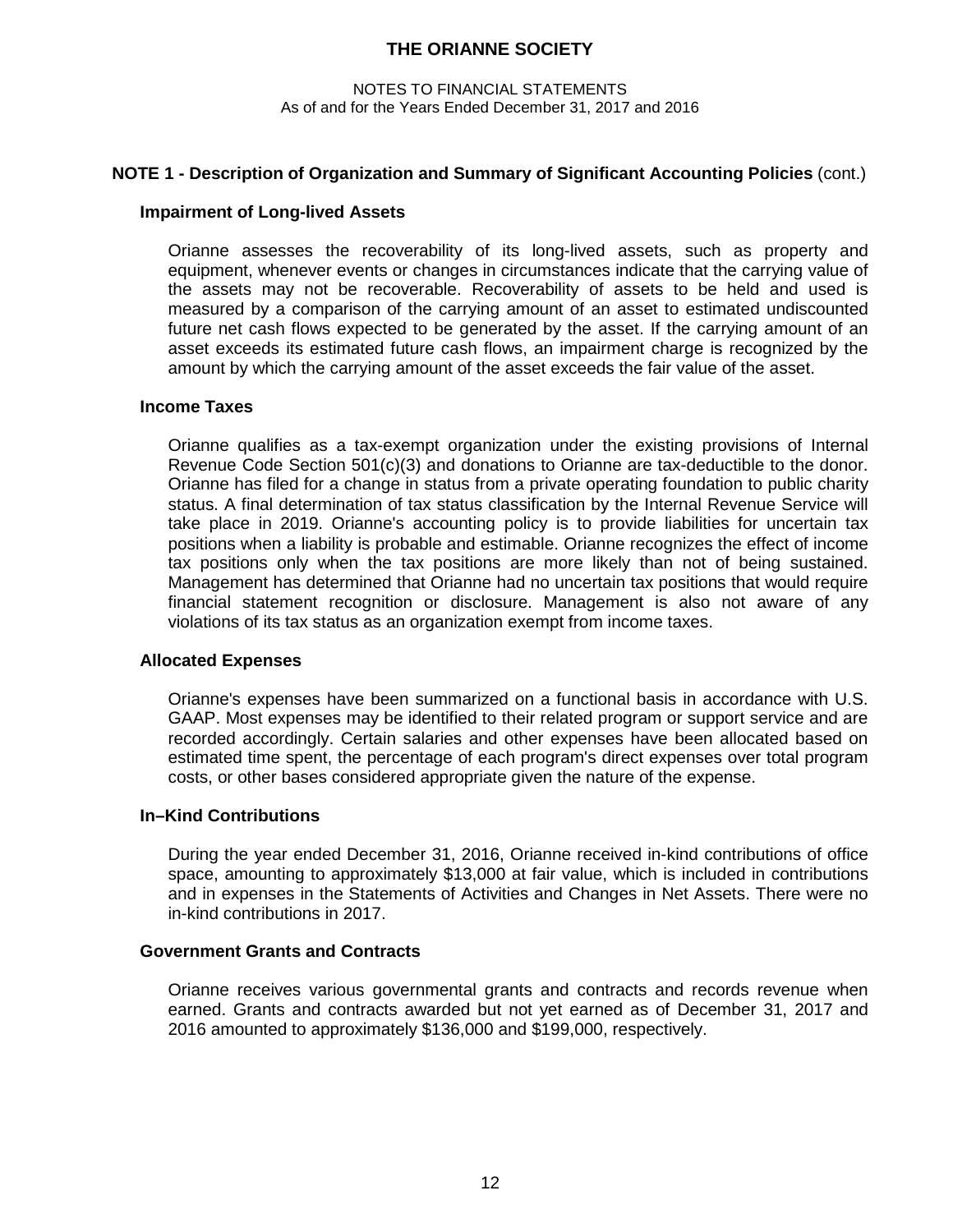#### NOTES TO FINANCIAL STATEMENTS As of and for the Years Ended December 31, 2017 and 2016

#### **NOTE 2 - Fair Value Measurement Fair Value Measurement**

Orianne did not have any Level 1, Level 2 or Level 3 financial assets and liabilities measured at fair value on a recurring basis as of December 31, 2017 and 2016. Orianne's accounting policy is to recognize transfers between levels of the fair value hierarchy on the date of the event or change in circumstances that caused the transfer. There were no transfers into or out of Level 1, Level 2, or Level 3 for the years ended December 31, 2017 and 2016.

As of December 31, 2017 and 2016, Orianne's other financial instruments consist of cash and cash equivalents, receivables, accounts payable and other current liabilities. The carrying amounts of these financial instruments approximate fair value due to their short maturities.

#### **NOTE 3 - Liquidity and Availability of Resources**

The following table reflects Orianne's financial assets as of December 31, 2017 and 2016 reduced by donor temporarily restricted net assets which are not available for general expenditures within one year of the balance sheet date.

|                                                                                                       | 2017                    | 2016          |
|-------------------------------------------------------------------------------------------------------|-------------------------|---------------|
| Current assets, excluding non-financial assets<br>Less donor restricted temporarily restricted assets | 1,137,258<br>(235, 607) | \$<br>948.463 |
| Total financial assets available to meet cash needs for<br>general expenditures within one year       | 901.651                 | \$<br>948,463 |

#### **NOTE 4 - Fixed Assets, net**

Fixed assets consist of the following:

|                                                                        | 2017                                            |     | 2016                                      |
|------------------------------------------------------------------------|-------------------------------------------------|-----|-------------------------------------------|
| Land<br><b>Buildings</b><br><b>Furniture and fixtures</b><br>Equipment | \$<br>4,012,100<br>658,950<br>28,297<br>449,409 | \$  | 4,012,100<br>658,950<br>28,297<br>449,409 |
| Less accumulated depreciation                                          | 5,148,756<br>716,546                            |     | 5,148,756<br>673,382                      |
| Fixed assets, net                                                      | 4,432,210                                       | \$. | 4,475,374                                 |
|                                                                        |                                                 |     |                                           |

Depreciation expense was approximately \$43,000 and \$45,000 for the years ended December 31, 2017 and 2016, respectively.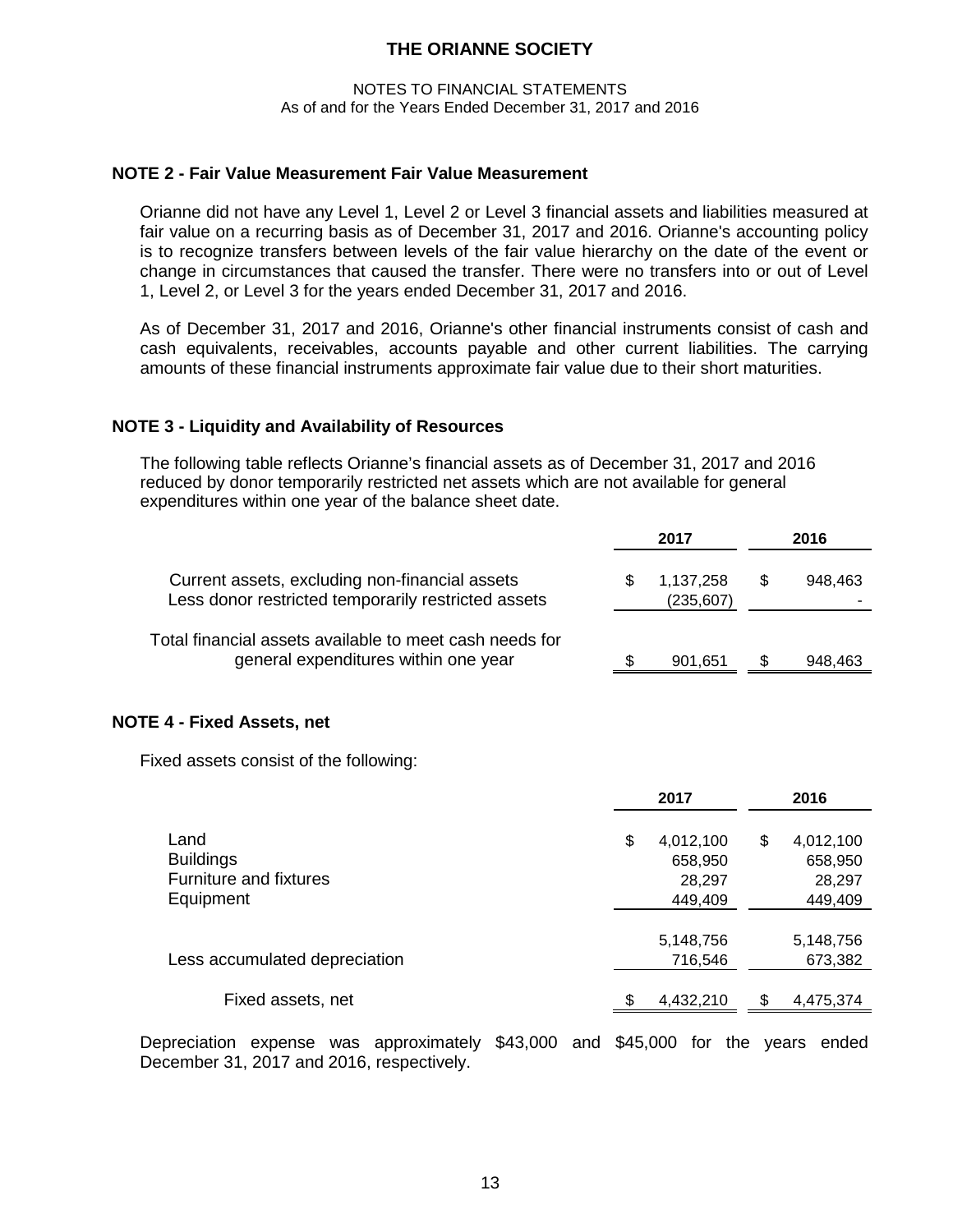NOTES TO FINANCIAL STATEMENTS As of and for the Years Ended December 31, 2017 and 2016

### **NOTE 5 - Temporarily Restricted Net Assets and Pledge Receivable**

Temporarily restricted net assets as of December 31, 2017 were comprised of contributions received that were restricted by the donors for specific purposes:

| Longleaf Savannas Initiative            | 47,141  |
|-----------------------------------------|---------|
| <b>Great Northern Forest Initiative</b> | 188,466 |
|                                         | 235,607 |

During 2016, there was a donor change in pledge purpose relating to a temporarily restricted pledge aggregating \$10,000 which resulted in a reduction of temporarily restricted net assets. There were no temporarily restricted net assets as of December 31, 2016.

# **NOTE 6 - Related Party Transactions**

During 2017 and 2016, a significant portion of unrestricted contributions were received from a members of Orianne's Board of Directors.

# **NOTE 7 - Retirement Plan**

The Orianne Society 401(k) Retirement Plan ("Plan") has a calendar year end and under the Plan provisions, employees may make elective contributions of amounts up to the federal limitations. Employee elective contributions are matched by employer contributions to the Plan on, at a minimum, an annual Plan year basis. Orianne matches employee elective contributions at a rate of 100% up to 3% of the employee's gross pay and 50% of the excess of compensation above 3% but not to exceed 5% of total compensation. Orianne's matching employee elective contributions vest immediately. Total pension expense for the years ended December 31, 2017 and 2016 aggregated approximately \$14,000 and \$13,000, respectively.

#### **NOTE 8 - Commitments and Contingencies**

#### **Office Leases**

Orianne has a month-to-month lease for office space. Rent expense under the lease aggregated approximately \$11,000 for each of the years ended December 31, 2017 and 2016.

#### **Concentration of Credit Risk**

Financial instruments that potentially subject Orianne to concentrations of credit risk consist principally of temporary cash investments and receivables. Orianne places its temporary cash investments with high credit quality financial institutions; however, in the event of the financial institution's insolvency, recovery of Orianne's assets on deposit may be limited to account insurance by the Federal Deposit Insurance Corporation or other protection afforded such deposits.